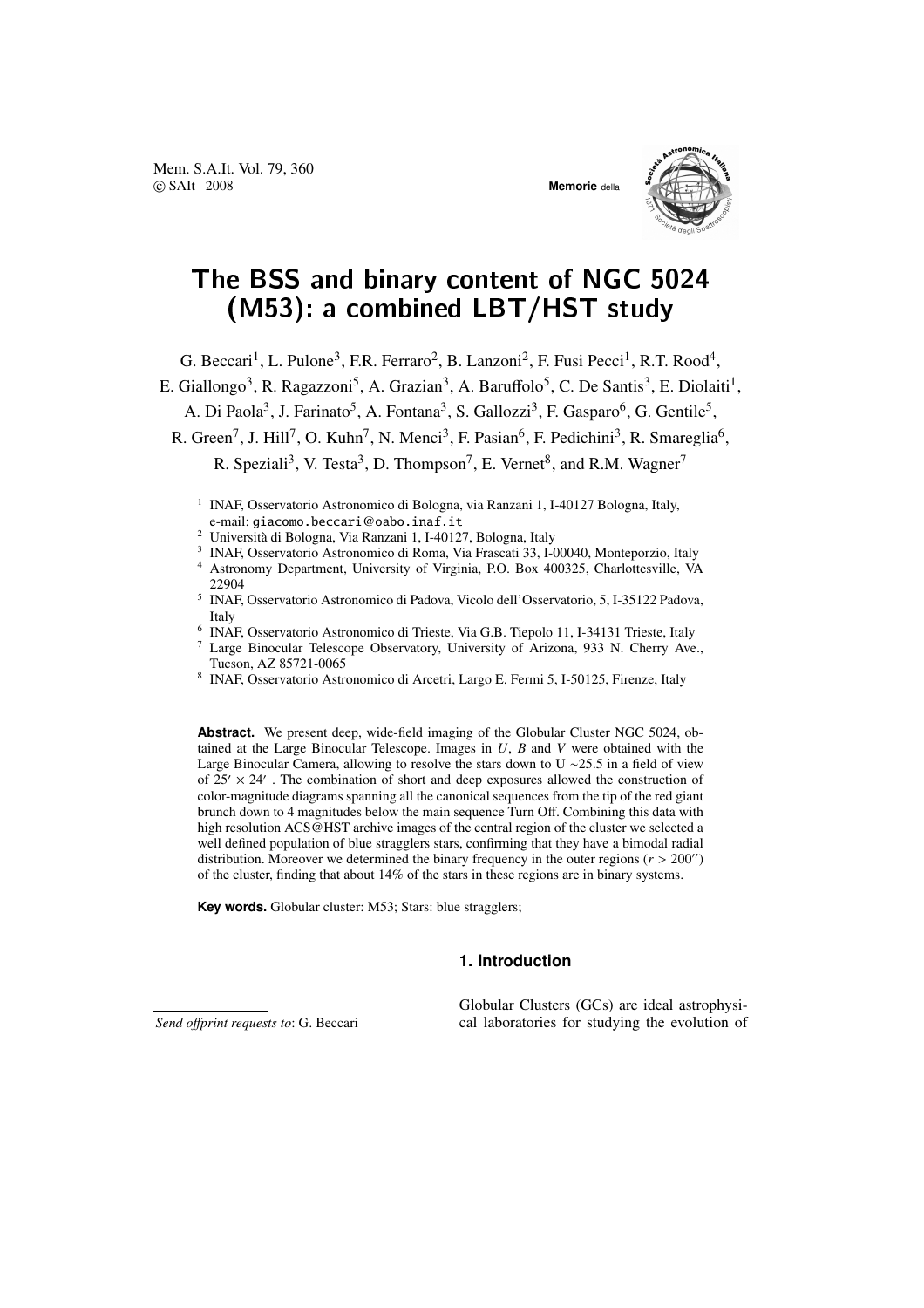single stars, as well as of binary systems. In particular, the evolution and the dynamical interactions of binary systems in high-density environments can generate objects (like Blue Straggler Stars, X-ray binaries, millisecond pulsars, etc.) that cannot be explained by standard stellar evolution. In this respect the most common exotic objects are the so-called Blue Straggler Stars (BSSs). BSSs are corehydrogen burning stars with masses larger than normal cluster stars, and their origin is still a puzzle. Two mechanisms have been proposed for their formation: mass-transfer (MT) between binary companions, which mainly evolve in isolation in low density environments, or merger of stars driven by stellar collisions (COL), which are particularly efficient in high density regions. In recent years we have determined the BSS radial distribution in a number of GCs (see references in Lanzoni et al. 2007a, hereafter L07a), finding that it is bimodal (i.e., with a peak in the centre and an upturn in the external regions) in at least 8 cases. By supporting these observations with accurate dynamical simulations, we have demonstrated that ∼ 20-40% of the entire BSS population in the "bimodal GCs" must be MT-BSSs, most of them still populating the cluster outskirts. A negligible fraction of MT-BSSs is instead required in the case of GCs with non-bimodal radial distribution. Here we study the BSS and binary populations in the GC NGC5024 (M53), taking advantage of deep wide field imaging from the blue channel of the Large Binocular Camera (LBC-Blue) mounted at Large Binocular Telescope (LBT), properly combined with ACS@HST archive data.

#### **2. Observations and data reduction**

The photometric data used here consist of two sets. *(i) The wide field set* consist of deep multi-filter  $(U, B$  and  $V$ ; see Table 1) wide-field images, secured during the Science Demonstration Time (SDT) of LBC-Blue (Ragazzoni et al. 2006; Giallongo et al. 2007) mounted on the LBT, sited at Mount Graham, Arizona (Hill et al. 2006). The LBC is a wide-field imager which provides an effec-

Table 1. Photometric data

| Filter | $#$ of images | Exp Time [sec] |
|--------|---------------|----------------|
|        |               | 500            |
|        |               | 20             |
| в      |               | 300            |
|        |               | 10             |
|        |               | 300            |
|        |               | 10             |

tive  $23' \times 23'$  field of view, sampled at 0.224 arcsec/pixel over four chips of  $2048 \times 4608$ pixels each. LBC-Blue is optimized for the UV–blue wavelengths, from 320 to 500 nm, and is equipped with the *U*, *B*, *V*, *g* and *r* filters. In the images used here the core of the cluster is positioned in the central chip (namely #2) of the LBC-Blue CCD mosaic. The raw LBC images were corrected for bias and flat field, and the overscan region was trimmed using a pipeline from LBC-team at Rome Astronomical Observatory<sup>1</sup> specifically developed for LBC image pre-reduction. The source detection and relative photometry was performed independently on each *U*, *V* and *B* image, using the PSF-fitting code DoPHOT (Schechter, Mateo & Saha 1993). Further details on the reduction procedures and calibration are given in a forthcoming paper (Beccari et al. 2007a in preparation). Here notice that we reduced the short and long exposure images separately in order to obtain a bright *and* a deep sample. We derived accurate  $(\sigma < 0''.2)$  absolute astrometry by a proper cross-correlation with a 2MASS catalogue covering the same region. A final catalog listing the instrumental  $U, B$  and  $V$  magnitudes for all the stars in each CCD field was thus obtained. *(ii) The high spatial resolution set* consists of a set of ACS@HST images of the core region obtained through the F606W ( $V<sub>606</sub>$ ) and F816W (*I*814) filters (GO-10775;PI: Sarajedini). We used only the images acquired with short exposure time (45s) which allow us to sample stars from horizontal branch (HB) level down to 2 magnitudes below the main sequence turn off (MS-TO). Since stellar crowding is low in

<sup>1</sup> http://lbc.oa-roma.inaf.it/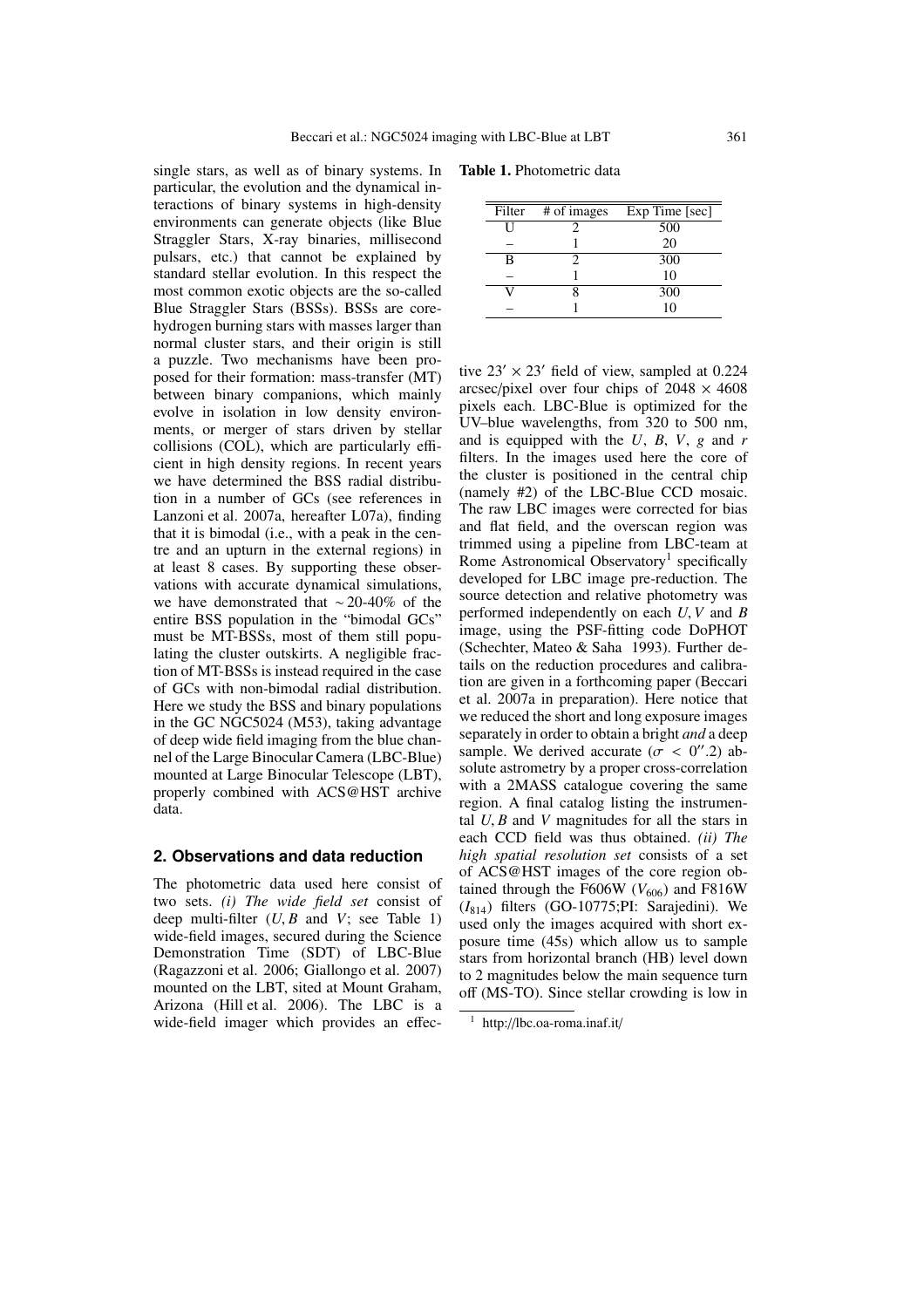

Fig. 1. CMDs obtained from LBC-Blue (left panel) and ACS@HST (right panel) data.

these images, we decided to perform aperture photometry using the SExtractor photometric package (Bertin et al. 1996), with an aperture radius of  $0.125$ " (corresponding to a FWHM i.e. 5 pixels). By using more than 2500 bright stars in LBC-Blue catalogue as *secondary astrometric standards*, we found an astrometric solution with a global uncertainty  $\leq 0$ .  $\frac{1}{2}$  both in RA and Dec for stars in ACS catalogue. A master, homogeneous catalogue of magnitudes and absolute coordinates including all the stars in the HST and the LBC-Blue catalogues was finally produced.

## **3. The** *bright* **sample: the BSS radial distribution**

In Figure 1 we show the CMD of the LBC-Blue (left panel) and the ACS catalogue (right panel). The selected BSSs and HB stars (assumed as reference population) are marked with open circles and triangles, respectively. The BSS selection box was defined as the region in the CMDs containing all the BSSs in common with Rey et al. (1998, hereafter R98), who studied the BSS radial distribution inside a region of  $\sim$  9' from the cluster center. Notice that also SX Phoenicis and

Table 2. Selected Populations

| Catalogue | $#$ of BSSs | $#$ of HBs |
|-----------|-------------|------------|
| ACS       |             | 363        |
| LBC-Blue  | 71          | 183        |
|           |             |            |

RRlyrae stars, identified by comparing our catalogues with previously published works (see Jeon et al. 2003; Clement et al. 2001, for recent SX Phoenicis and RRlyrae catalogues respectively), were included in the BSS and HB population respectively. Being variable stars observed at random phase, the SX Phoenicis stars listed in Jeon et al. (2003) catalogue have been identified in our sample and counted as BSS independently of their position in CMD. Further details on selection criteria will be described in Beccari et al. (2007b, in preparation). In Table 2 we report the number of BSSs and HBs selected in the ACS and LBC-Blue catalogues. According to L07a, we divided our catalogue in concentric annuli centered on the cluster center (from Harris et al. 1996). Then we counted the number of BSSs, HBs and derived them ratio in each annulus. In Figure 2 we show the radial distribution of BSSs normalized to the HB population. It clearly shows a bimodal radial distribution of BSSs with a high frequency in the inner and outer regions, but a distinct dip in the intermediate region. Notice that, taking advantage of the wide field capabilities of LBC-Blue, we derived the BSS radial distribution, up to  $r \approx 14.2'$  from the centre. Figure 2 resample the result showed by R98 with the exception that our data allow us to confirm the persistence of a BSS upturn from the  $\sim 9'$  explored by R98 to  $\sim 14'$ .2 from the cluster center. Moreover this distribution is similar to that found in several GCs studied with a similar observational strategy proposed here (e.g. M3, 47 Tuc, NGC6752, M5, M55; see L07a, and reference therein). Recently, extensive dynamical simulations based on an updated version of the code described by Sigurdsson & Phinney (1995), have been successfully used to properly reproduce the BSS radial distribution (see Mapelli et al. 2006; Lanzoni et al. 2007a,b).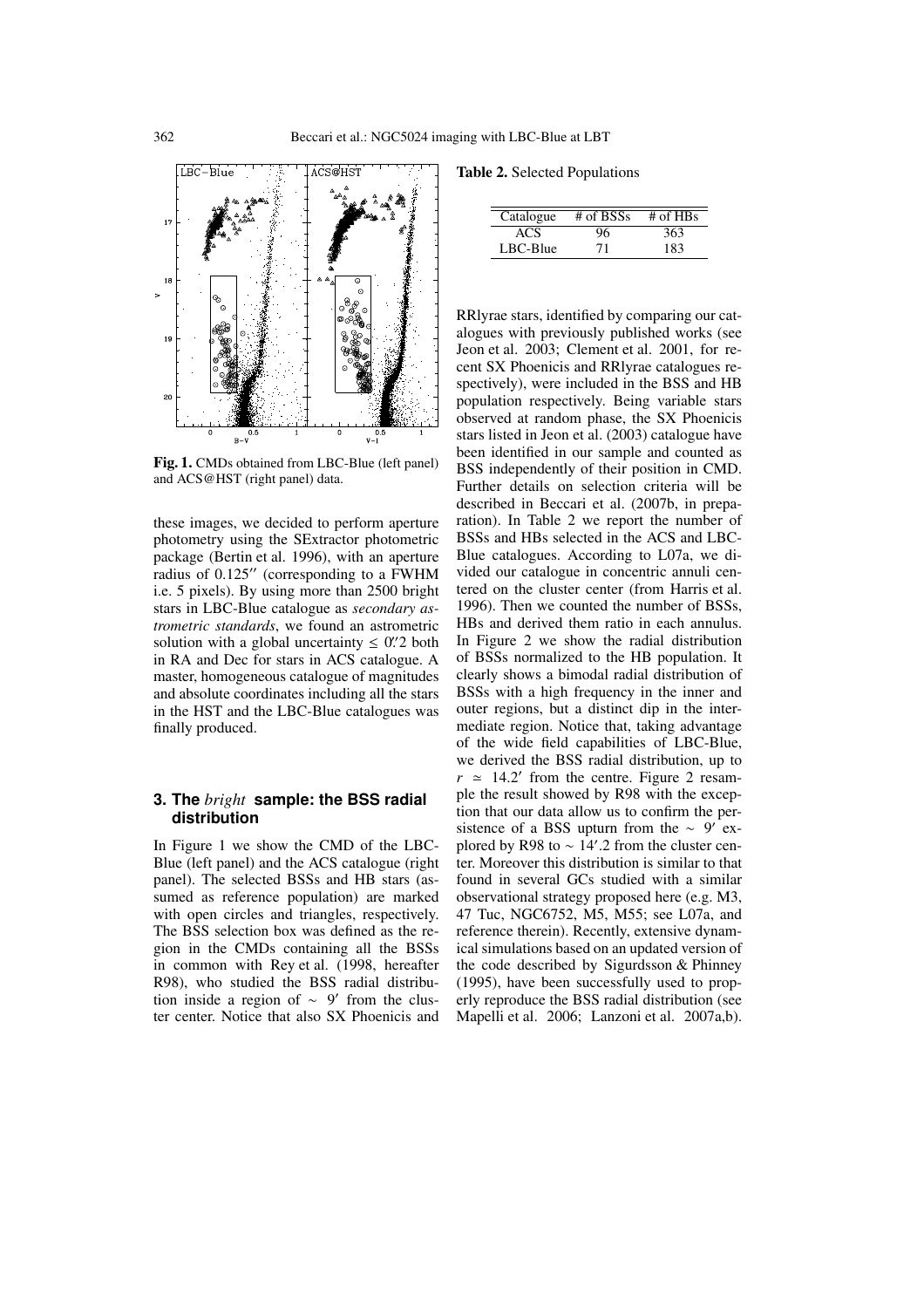

Fig. 2. Radial distribution of BSSs normalized to HB stars.

The simulations demonstrate that in GCs showing a BSS bimodal radial distribution, the observed central peak is mainly due to COL-BSSs formed in the core and/or MT-BSSs sunk to the centre because of dynamical friction effects, while the *external* rising branch should be made of MT-BSSs evolving in isolation in the cluster outskirts. Recently Ferraro et al. (2006), from high resolution FLAMES spectroscopy, discovered that a sub-population of BSSs in 47Tuc (whose BSS population has bimodal radial distribution) shows a significant depletion in the carbon and oxygen surface abundances, with respect to the dominant BSS population and the normal cluster stars. They interpret this chemical anomaly as a signature of the MT formation process for BSSs. Hence detailed simulations and high resolution spectroscopy are crucial to finally unveil the formation mechanism of these peculiar objects. The result shown here contributes to the observational characterization of BSSs in M53. Moreover, we show once again the importance of an observational approach which combines the high resolution HST capabilities in the core-crowded regions and big telescope like LBT equipped with wide field capabilities.

## **4. The** *deep* **sample: the binary fraction in the external regions**

The LBC-Blue camera is optimized for imaging in the *U* and *B* bands. In order to check the camera capability, we acquired a series of deep *U*, *B* and *V* images of the cluster during the SDT. Here we present the first very preliminary photometry of an external chip (namely #



Fig. 3. (*U*,  $U - V$ ; left panel) and  $(B, B - V)$ ; right panel) CMD obtained with the external chip (namely # 3) the LBC-Blue mosaic.

3) of the camera mosaic. This allows us to sample a region with a radial range spanning from  $r \approx 4'$ , to  $\approx 11.6'$  from the centre. Because of the very low crowding conditions of the external regions, analyzing this external chip is the optimal choice for an efficient test of the performance and capability of the camera. The photometry reduction is described in section 2. Figure 3 shows the CMD in the  $(U, U - V)$ and  $(B, B - V)$  planes. These are the deepest CMDs ever published for this cluster. With a 300s *B* and 500s *U* exposure we reached magnitudes *B*  $\simeq$  25.5 and  $\hat{U}$   $\simeq$  24.5 with a S/N  $\sim$  5 according with the expected performances of the "telescope plus camera" system. The CMD plotted in Figure 3 shows a very well defined MS with a secondary MS (SMS) is clearly visible. This is likely generated by a binary population. A non-resolved binary system in a globular cluster is seen as a single star with a flux equal to the sum of the fluxes of the two components. The shift in magnitude of the binary system can be viewed as the effect of the secondary star that perturbs the magnitude of the primary. The shift depends on the mass ratio of the two components  $(q = M2/M1)$  ranges between 0 and 1; this range in mass ratio requires that a binary system can appear at most 0.752